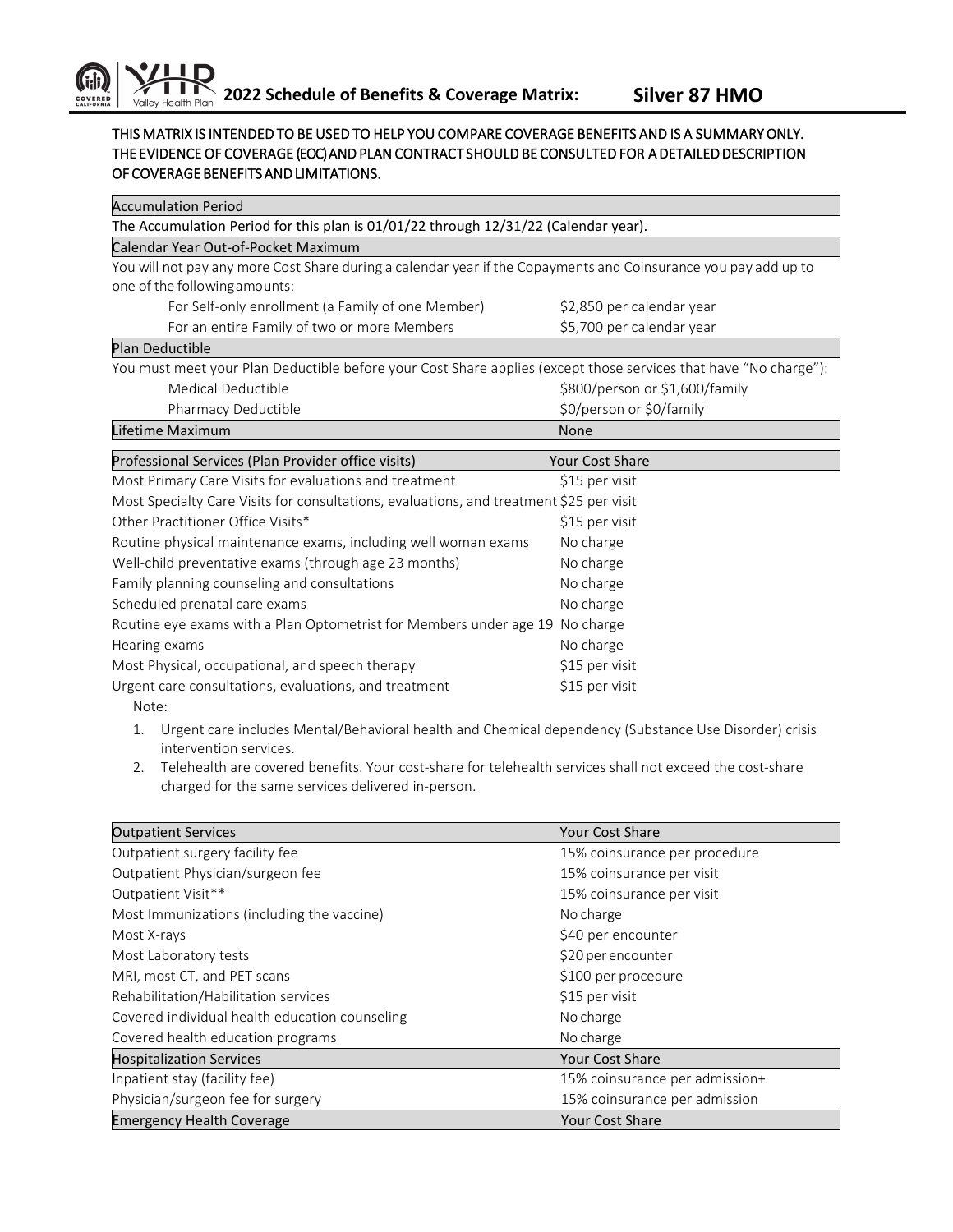## **2022 Schedule of Benefits & Coverage Matrix: Silver 87 HMO**

Emergency room facility fee \$150 per visit

Valley Health Plan

Emergency room physician fee No charge No charge

Note: Emergency room fees do not apply if admitted directly to the hospital as an inpatient for Covered Services.

|                                                                        | <b>Ambulance Services</b>                    | <b>Your Cost Share</b>                                                  |
|------------------------------------------------------------------------|----------------------------------------------|-------------------------------------------------------------------------|
|                                                                        | Ambulance Services                           | \$75 per trip                                                           |
|                                                                        | <b>Prescription Drug Coverage</b>            | <b>Your Cost Share</b>                                                  |
| Covered outpatient items in accord with our drug formulary guidelines: |                                              |                                                                         |
| Tier 1                                                                 | At a Plan Pharmacy or our mail order service | \$5 for up to a 30-day supply                                           |
| Tier 2                                                                 | At a Plan Pharmacy or our mail order service | \$25 for up to a 30-day supply                                          |
| Tier 3                                                                 | At a Plan Pharmacy or our mail order service | \$45 for up to a 30-day supply                                          |
| Tier 4                                                                 | Items at a Plan Pharmacy                     | 15% coinsurance for up to \$150 per script<br>for up to a 30-day supply |

| <b>Drug Tiers</b> | Categories                                                                                                                                                           |
|-------------------|----------------------------------------------------------------------------------------------------------------------------------------------------------------------|
|                   | • Most generic drugs and                                                                                                                                             |
|                   | • Low cost preferred brands                                                                                                                                          |
|                   | •Non-preferred generic drugs;                                                                                                                                        |
|                   | • Preferred brand name drugs; and                                                                                                                                    |
|                   | • Any other drugs recommended by plan's pharmaceutical, and therapeutics (P&T) committee based on<br>drug safety, efficacy, and cost.                                |
| 3                 | •Non-preferred brand name drugs or:                                                                                                                                  |
|                   | •Drugs that are recommended by P&T committee based on drug safety, efficacy and cost or;                                                                             |
|                   | •Generally have a preferred and often less costly therapeutic alternative at a lower tier.                                                                           |
| 4                 | • Drugs that are biologics and drugs that the Food and Drug Administration (FDA) or drug manufacturer<br>requires to be distributed through to specialty pharmacies; |
|                   | • Drugs that requires the enrollee to have special training or, clinical monitoring;                                                                                 |
|                   | • Drugs that cost the health plan (net of rebates) more than six hundred dollars (\$600) net of rebates for a<br>one-month supply.                                   |

Note: Member's cost-sharing will be the lower of the pharmacy's retail price for a prescription drug or the applicable cost-sharing amount for the drug and such expenditures will accrue to the deductible and out-ofpocket maximum limit.

| Mental/Behavioral Health (MH) Services       | Your Cost Share                             |  |
|----------------------------------------------|---------------------------------------------|--|
| Inpatient:                                   |                                             |  |
| MH psychiatric hospitalization fee           | 15% coinsurance per admission+              |  |
| MH psychiatric physician/surgeon fee         | 15% coinsurance per admission               |  |
| MH psychiatric observation                   | Included in psychiatric hospitalization fee |  |
| MH psychological testing                     | Included in psychiatric hospitalization fee |  |
| MH individual and group treatment            | Included in psychiatric hospitalization fee |  |
| MH individual and group evaluation           | Included in psychiatric hospitalization fee |  |
| MH crisis residential program                | 15% coinsurance per admission+              |  |
| Outpatient:                                  |                                             |  |
| MH office visits                             | \$15 per visit                              |  |
| MH monitoring of drug therapy                | \$15 per visit                              |  |
| MH individual and group treatment            | \$15 per visit                              |  |
| MH individual and group evaluation           | \$15 per visit                              |  |
| <b>Outpatient, Other Items and Services:</b> |                                             |  |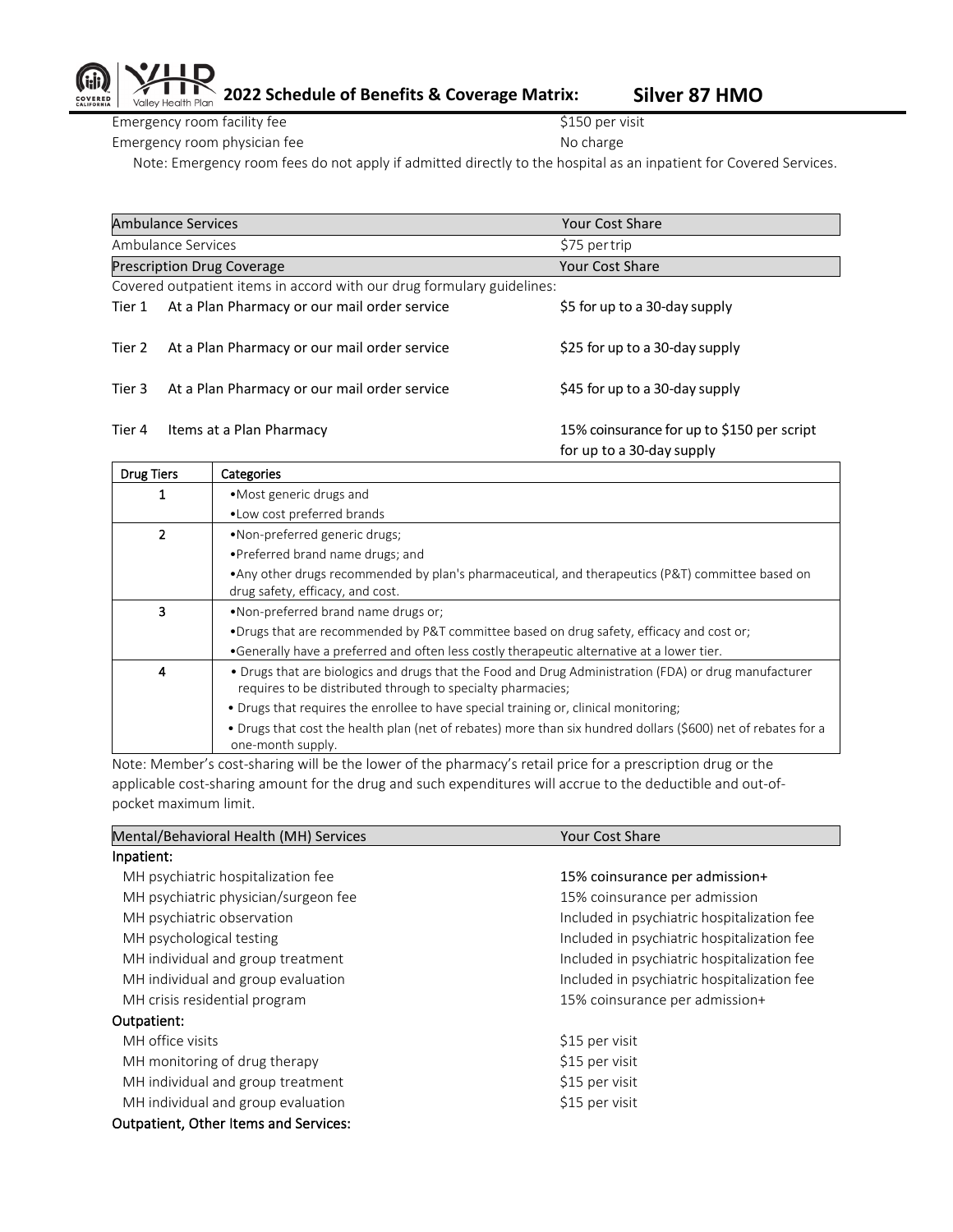

**2022 Schedule of Benefits & Coverage Matrix:** Silver 87 HMO

| Applied behavior analysis and behavioral health treatment                                                                                                                                                                      | No charge |
|--------------------------------------------------------------------------------------------------------------------------------------------------------------------------------------------------------------------------------|-----------|
| MH multidisciplinary treatment in an intensive outpatient                                                                                                                                                                      |           |
| psychiatric treatment program                                                                                                                                                                                                  | No charge |
| Neuropsychological testing                                                                                                                                                                                                     | No charge |
| MH partial hospitalization                                                                                                                                                                                                     | No charge |
| MH psychological testing                                                                                                                                                                                                       | No charge |
| Alexandro Habertale and access of the conflict Alexandro and the controller of the control of the control of the control of the control of the control of the control of the control of the control of the control of the cont |           |

Note: Telehealth are covered benefits. Your cost-share for telehealth services shall not exceed the cost-share charged for the same services delivered in-person.

| Chemical Dependency (Substance Use Disorder) Services                                                          | <b>Your Cost Share</b>          |  |  |
|----------------------------------------------------------------------------------------------------------------|---------------------------------|--|--|
| Inpatient:                                                                                                     |                                 |  |  |
| Chemical dependency hospitalization fee                                                                        | 15% coinsurance per admission+  |  |  |
| Chemical dependency physician/surgeon fee                                                                      | 15% coinsurance per admission   |  |  |
| Inpatient detoxification                                                                                       | Included in hospitalization fee |  |  |
| Individual and group treatment                                                                                 | Included in hospitalization fee |  |  |
| Individual and group chemical dependency counseling                                                            | Included in hospitalization fee |  |  |
| Individual and group evaluation                                                                                | Included in hospitalization fee |  |  |
| Transitional residential recovery services                                                                     | 15% coinsurance per admission+  |  |  |
| Outpatient:                                                                                                    |                                 |  |  |
| Chemical dependency office visits                                                                              | \$15 per visit                  |  |  |
| Chemical dependency individual and group evaluation                                                            | \$15 per visit                  |  |  |
| Chemical dependency individual and group counseling                                                            | \$15 per visit                  |  |  |
| Methadone Maintenance                                                                                          | \$15 per visit                  |  |  |
| <b>Outpatient, Other Items and Services:</b>                                                                   |                                 |  |  |
| Chemical dependency intensive outpatient programs                                                              | No charge                       |  |  |
| Chemical dependency day treatment programs                                                                     | No charge                       |  |  |
| Note: Teleboalth are covered benefits. Your cost share for teleboalth services shall not exceed the sest share |                                 |  |  |

Note: Telehealth are covered benefits. Your cost-share for telehealth services shall not exceed the cost-share charged for the same services delivered in-person.

| Durable Medical Equipment (DME)                                                    | <b>Your Cost Share</b> |
|------------------------------------------------------------------------------------|------------------------|
| DME items that are essential health benefits                                       | 15% coinsurance        |
| <b>Home Health Services</b>                                                        | <b>Your Cost Share</b> |
| Home health care (up to 100 visits per calendar year)                              | \$15 per visit         |
| Other                                                                              | <b>Your Cost Share</b> |
| Eyeglasses or contact lenses for Members under age 19:                             |                        |
| Eyeglass frame from selected styles per calendar year                              | No charge              |
| Standard contact lenses per calendar                                               | No charge              |
| Regular eyeglasses lenses per calendar year                                        | No charge              |
| Note: Limited to one pair of glasses per year (contact lenses in lieu of glasses). |                        |
| Skilled Nursing Facility care (up to 100 days per benefit period)                  | 15% coinsurance+       |
| Hospice care                                                                       | No charge              |

Dental Services

 For associated cost-sharing such as oral exam, preventive cleaning, medically necessary orthodontics, etc. please see Liberty Dentals schedule of benefits with the appropriate cost-amounts.